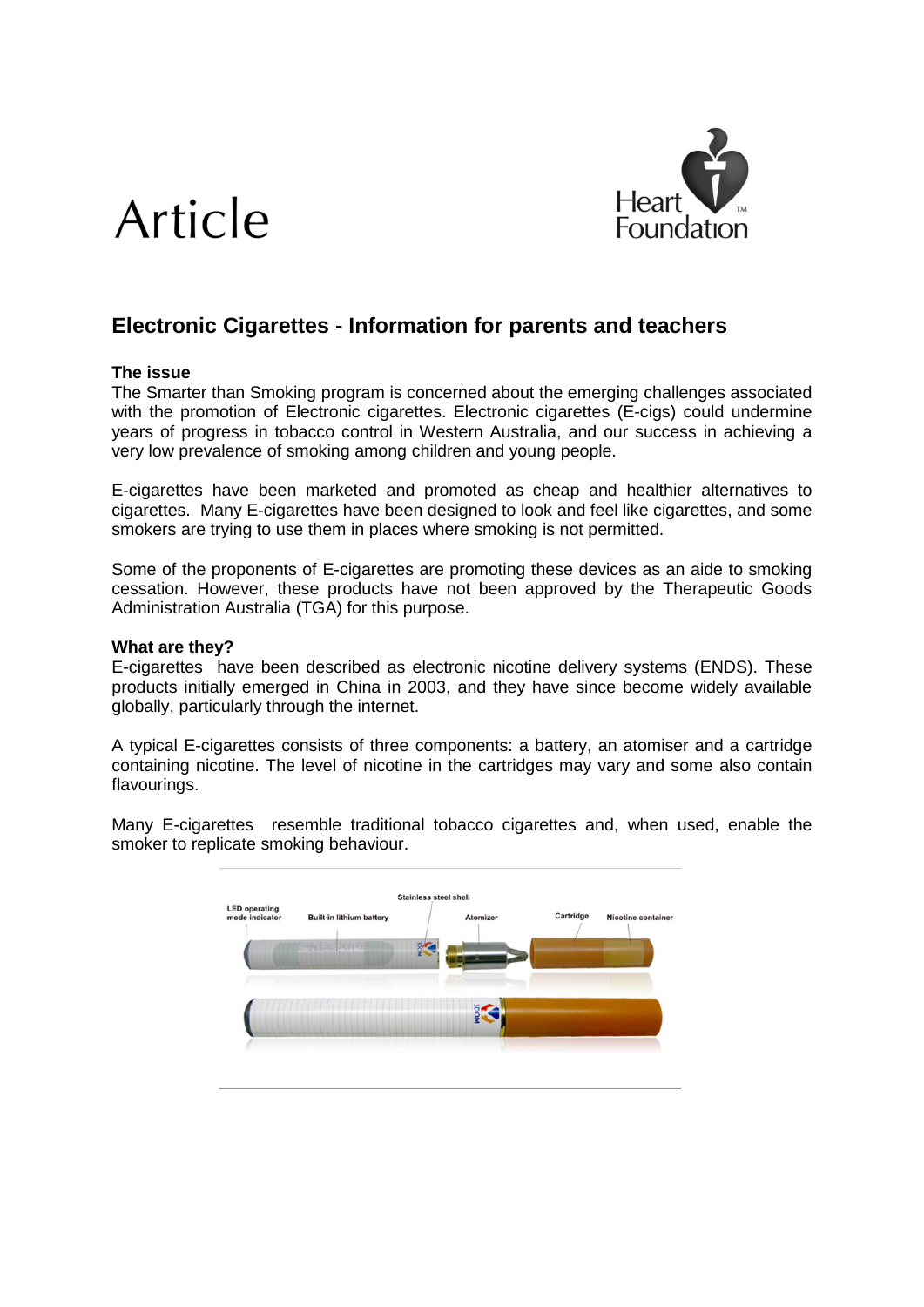# Article



#### **What we know?**

Over the past several years the transnational tobacco companies have been acquiring Ecigarettes manufacturers to ensure their product diversification objectives, to maintain their predatory practices and increase their profits.

E-cigarettes are being aggressively marketing in the US, the UK and Europe, and Korea that has led to a rapid growth in the use of e-cigs by young people, including young people who have not smoked a cigarette.

There is insufficient evidence to accept that E-cigarettes are an effective smoking cessation device. Furthermore, health authorities are concerned that the availability and promotion of e-cigs could re-normalise smoking by providing a vehicle for promoting smoking behaviour.

#### **The Law in Western Australia**

According the Health Department of Western Australia:

"In Western Australia, provisions that relate to e-cigarettes are within the Tobacco Products Control Act 2006 and the Poisons Act 1964.

#### **Products that resemble tobacco products**

- In accordance with the Tobacco Products Control Act 2006, a person must not sell any food, toy or other product that is not a tobacco product but is designed to resemble a tobacco product or package.
- Manufacturers of E-cigarettes are increasingly making products which diverge from the usual appearance of cigarettes.
- However, in a Western Australian Supreme Court decision on 10 April 2014 ecigarettes were found to resemble a tobacco product and the seller of these ecigarettes was convicted of this offence.
- The Court decision highlights that products that resemble tobacco products, regardless of whether they contain nicotine or not, cannot be sold in WA and it is an offence under the Tobacco Products Control Act to sell these products.

# **E-cigarettes, Nicotine and Quitting Smoking**

- The Poisons Act 1964 provides that nicotine in liquid form, as used in E-cigarettes, is classified as a Schedule 7 poison. Schedule 7 poisons must meet labelling and packaging standards. They may only be sold by a retailer with a licence, and may only be purchased by persons with a valid permit.
- Products that are prepared and labelled for human therapeutic use, such as nicotine replacement gum, lozenges, patches and inhalers are exempt from these requirements.
- To date, E-cigarettes have not been assessed or approved by the Australian Therapeutic Goods Administration (TGA) as a safe and effective aid to quitting smoking.